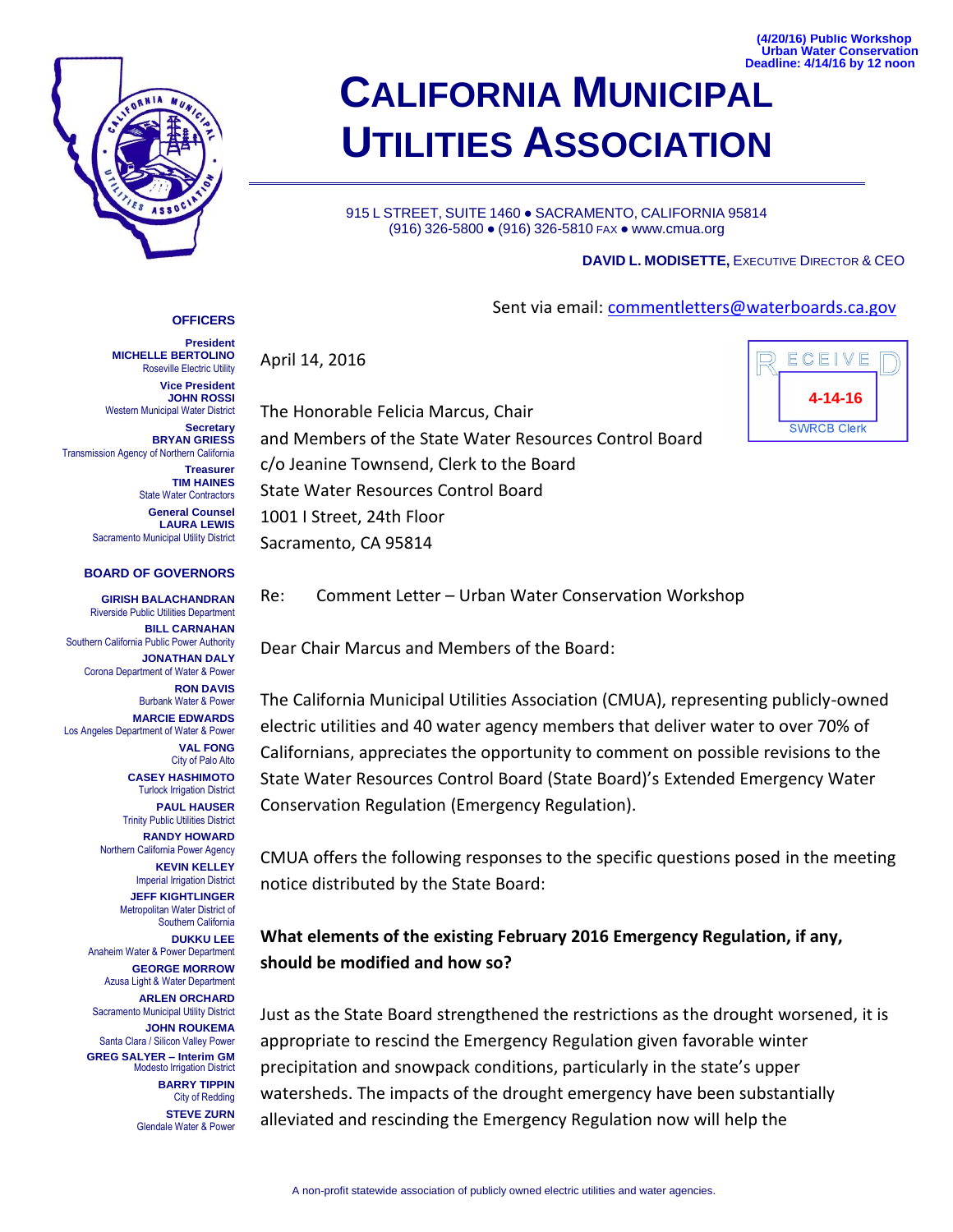The Honorable Felicia Marcus, Chair Page 2 of 3 April 14, 2016

Administration and water suppliers maintain credibility when communicating conservation messages with Californians. It also will ensure that, should emergency drought conditions re-emerge, users are again ready and willing to take extraordinary steps to conserve water.

Should the State Board determine that the Emergency Regulation must be continued until October, CMUA supports a simple formula for reducing individual water supplier conservation standards, recognizing local and regional supply conditions including source watersheds and all supplies available to an agency.

Additionally, to help address concerns regarding another dry winter, CMUA supports voluntary water use reductions and continued implementation through October of End User Requirements in Promotion of Water Conservation, outlined in Section 864 of the Emergency Regulation.

### **How should the State Water Board account for regional differences in precipitation and lingering drought impacts, and what would be the methods of doing so?**

As noted above, California's source watersheds are a key component of the state's water supply portfolio. In fact, more than 60 percent of California's developed water supply originates in the Sierra Nevada serving end users throughout the state including much of Southern California. Water suppliers also have implemented water recycling, desalination, and other local or regional projects. As a result, regional differences in precipitation have varying impacts on actual water supply conditions and these differences should be weighed carefully by the State Water Board in light of these factors.

## **To what extent should the State Water Board consider the reliability of urban water supplier supply portfolios in this emergency regulation?**

CMUA members continue to develop and implement projects that enhance their water supply portfolios and help ensure water supply reliability, including during times of drought. These investments should be recognized by the State Board as they consider rescinding or revising the Emergency Regulation. However, the State Board should not evaluate the reliability of water suppliers' supply portfolios in the Emergency Regulation.

#### **Conclusion**

Thank you for considering CMUA's comments and for engaging stakeholders throughout the development of the Emergency Regulation and the extension of the Emergency Rule. CMUA supports Governor Brown and the State Board's efforts to manage the state's multi-year drought including establishing requirements that are intended to address emergency conditions. However, those